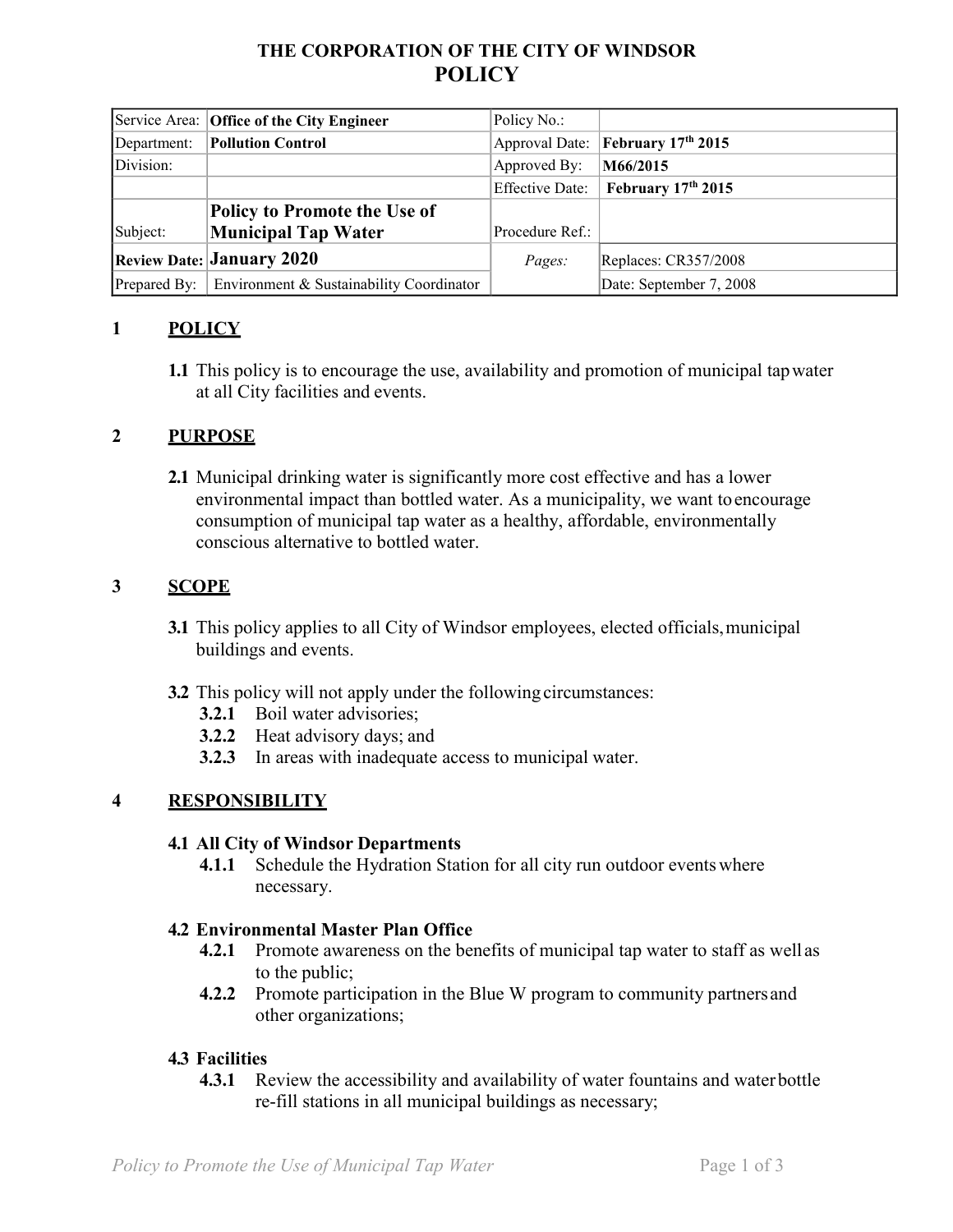**4.3.2** Provide clean water pitchers and glasses for use at meetings as requested.

#### **4.4 Corporate Projects**

**4.4.1** Ensure all new municipal buildings are constructed with adequatewater fountains and water bottle re-fill stations.

## **4.5 Parks**

- **4.5.1** Ensure proper maintenance of the Hydration Station;
- **4.5.2** Deliver the Hydration Station to and from events as requested;
- **4.5.3** Ensure proper maintenance of all outdoor water fountains and water bottle refill stations;
- **4.5.4** Ensure, where possible, all new and redeveloped washroom facilities in parks are constructed with an adequate number of water fountains and water bottle re-fill stations;

### **4.6 Recreation**

- **4.6.1** Ensure all municipally operated concession stands and food outlets on city property are able to distribute tap water or fill up personal water bottles upon request;
- **4.6.2** Promote the Hydration Station to private event holders;
- **4.6.3** Discourage the use of bottled water at private events being held on city property.

# **5 GOVERNING RULES AND REGULATIONS**

- **5.1** Blue W Campaign
	- **5.1.1** Ensure that all City of Windsor buildings and agencies that are accessible to the public participate in the program.
- **5.2** Municipal Tap Water Outdoor City Facilities
	- **5.2.1** Water fountains with water bottle re-fill spouts will be incorporated into the design or redevelopment of washroom facilities in city parks, where possible;
	- **5.2.2** Proper maintenance shall be conducted on all outdoor water fountains and water bottle re-fill stations.
- **5.3** Municipal Tap Water Indoor City Facilities
	- **5.3.1** All new municipal buildings will be designed and constructed withan adequate number of water fountains and water bottle re-fill stations;
	- **5.3.2** All municipally operated concessions stands and food outlets on city property shall be able to distribute tap water or fill up personal water bottles upon request;
	- **5.3.3** The accessibility and availability of water fountains and water bottle re-fill stations in all municipal buildings will be reviewed as necessary.
- **5.4** City of Windsor Events
	- **5.4.1** The Hydration Station shall be used for all city run outdoor events to provide access to municipal tap water where it might otherwise be limited, where necessary.

### **5.5** Private Events